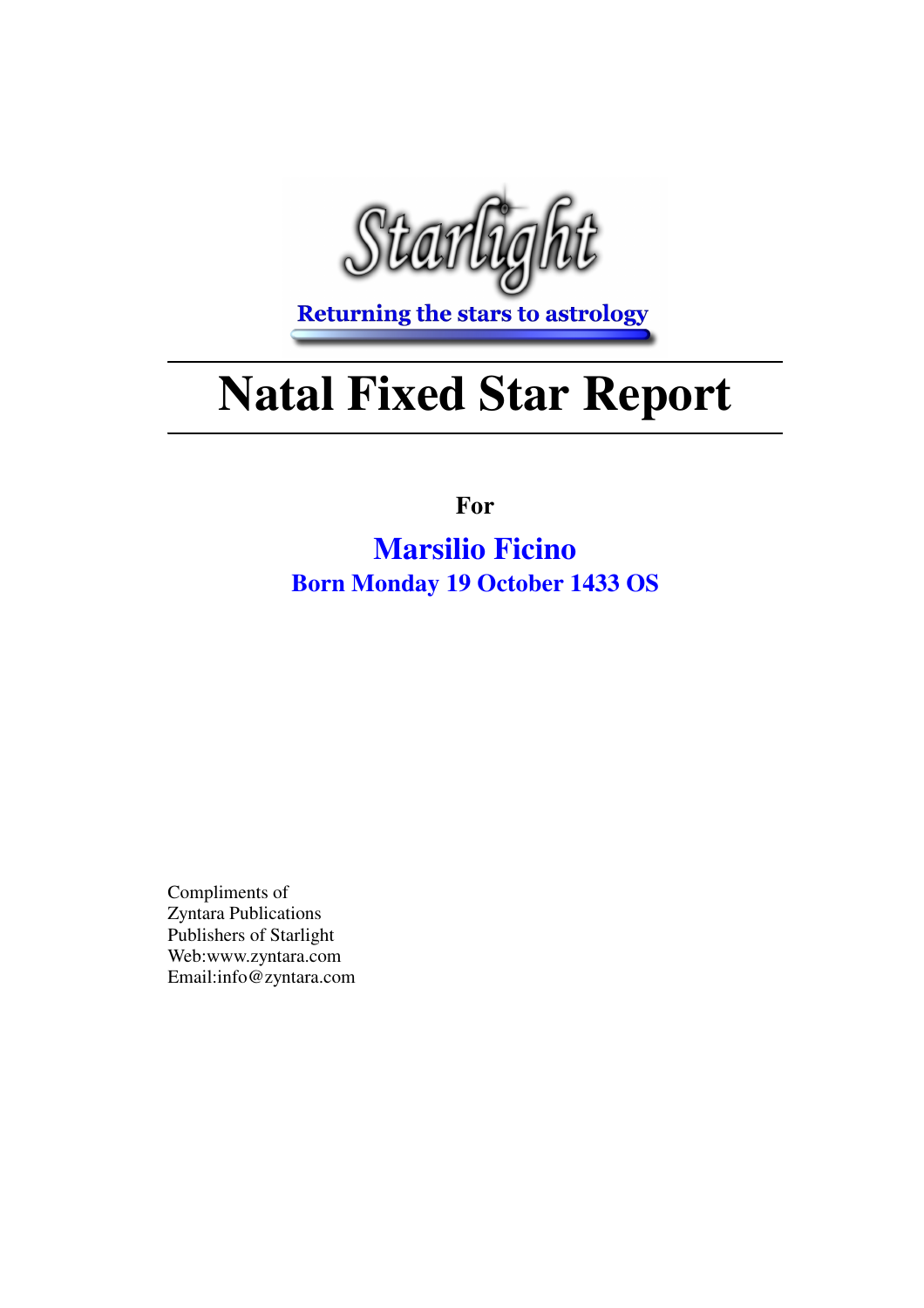Monday 19 October 1433 OS 12:00 PM LMT -00:45:52 Figline Valdarno, Italy Lat 43°N37', Long 11°E28'

Orbs used 2.00 minutes parans, 4.00 minutes angles Day beginning at Sunrise

On the day you were born, you not only gained the magic of your horoscope, you also gained the myths and meanings of a sky full of stars. Not all the stars, just those that formed links to your natal planets via what is called parans. By considering the star parans in your life you will be encountering a whole new (though very old) layer of myth and meaning to your chart. Welcome to your **Stars**.

Each star has a unique and wonderful pattern of visibility for any given place on earth. Some stars will be visible for a period in the night, yet later in the year they will fail to appear and be lost to the view of stargazers. Others will also rise or set at night, but instead of disappearing from view altogether, they will lose touch with the horizon and spend the whole night being visible in the starry sky. Yet both these sorts of stars will eventually return to rising or setting during the night, with each individual star doing so on a particular date of the year. However, there is also another set of stars that do not partake of this dance and are always visible, and never sink beneath the horizon, spending every night circling around the pole.

To the Egyptians the stars were deities and so these annual star patterns had strong religious significance. The never setting circumpolar stars were considered to be the Immortals for these are the deities that never died, the stars that never set. But the stars that rose or set during the course of the year were the deities who moved between the world of humans and the world of the Immortals, or the Underworld, the place the stars journeyed when they disappeared from view. These were the deities who communed with humans, the deities who were approachable and open to prayer.

Such stars would, according to their unique rhythm, reappear at set calendar dates. If they reappeared from the Underworld, they would rise just before, or with, the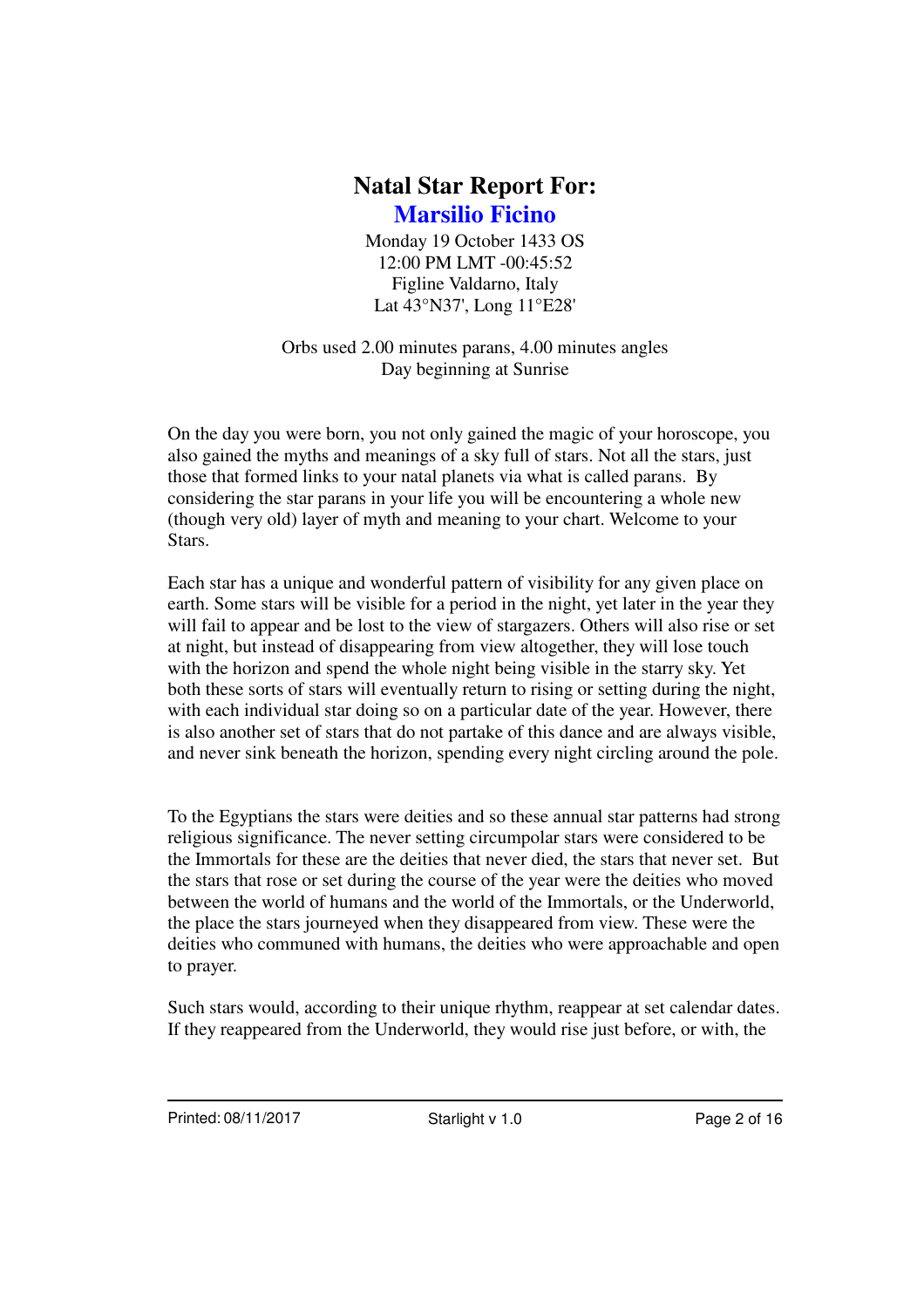rising sun and be called the Heliacal Rising Star. This star was considered the ruling deity for a period of time until the next star in the annual cycle re-emerged from the Underworld. Or, if the star came back from the realm of the Immortals and once again touched the earth, they would appear to set just before, or with, the rising sun and be called the Heliacal Setting Star. This star can also be considered the ruling deity for a period of time until the next star in the cycle appears to descend from the Immortal realm. So important were these times of the return of a star that the Egyptians based their religious calendar around such events and built temples designed to capture the returning star's light onto the altar of the deity.

Thus, there will be at least two stars that rule the period of time and place in which you were born. One star will be the most recent to have returned from the Underworld and the other would have returned from the realm of the Immortals. Both stars have significance for you. Occasionally more than one star can return on the same day so some people will have more then one Heliacal Rising Star or more than one Heliacal Setting Star. These stars, and their meanings, are guiding principles in your life.

# **Your Heliacal Rising Star is:** Spica - A Gift from the Goddess

#### **Wanting to use one's talents for the greatest possible good**

This is the star that has been walking the path of the underworld and has now emerged to be visible in the world of humans. This star, the Heliacal Rising Star, is the star that you were born under and it will bear gifts to you from the land of your past, your family and your genetics. It is your gift, the jewel or the treasure, which your ancestors handed you at your birth. This star is a theme in your life; helps to build your philosophies, and can at times take on a vocational pulse.

As the star is seen as the wheat sheaf in the hand of the goddess, Spica was considered a symbol of her gifts to humankind. These gifts were originally of harvest and bountifulness. The wheat sheaf, therefore, symbolised human knowledge of cultivation, a gift from the goddess. In present times, the wheat sheaf is the symbol of knowledge and insights which are respected. The star is not connected with any particular field or profession, but rather shows the potential for brilliance. Spica is a gift of brilliance, an innate talent, skill or ability which is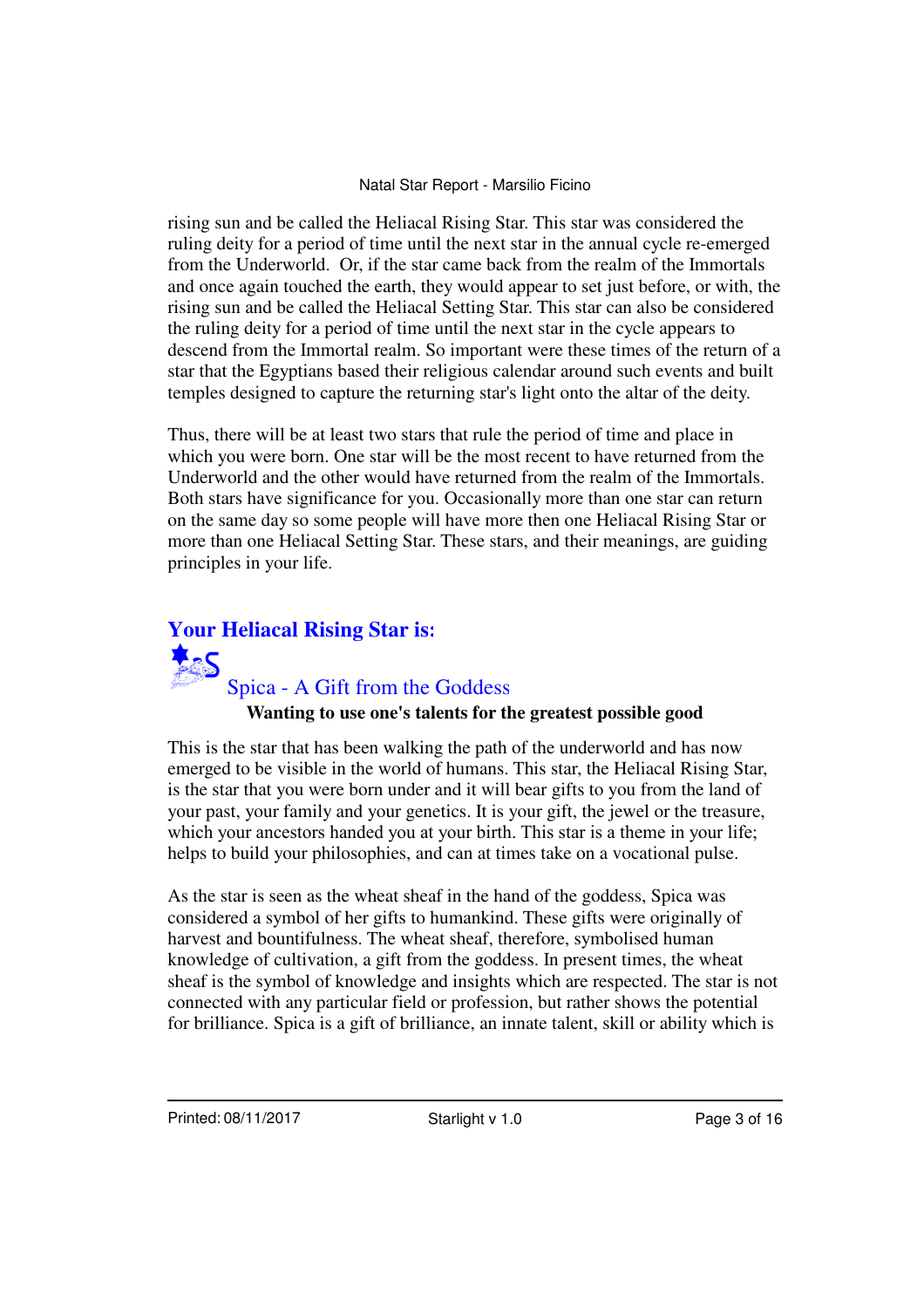out of the ordinary. With Spica in such an important position on the day of your birth, you have the mark of a gifted person who truly does have something to contribute to the world. If Spica is supported by other strong, successful fixed stars, then one is looking at fame and possibly even glory. With your Sun rising with Spica, then you can and should try to stretch yourself, for Spica is indicating that you have a talent or an insight that may be quite special.

## **Your Heliacal Setting Star is:** Hamal - The Head of the Ram

## **Believing that action solves all problems**

This is the star that has been living amongst the immortals of the pole, and has now, at the time of your birth, returned to earth. This star is known as the Heliacal Setting Star and is a gift or treasure given to you from your spirit, from your immortal soul, from your daemon. This star represents goals that you reach for; vocations that motivate you, and the spiritual pathways that you seek. This star represents your doorway to the immortals, or your journey towards a fulfilled life. That which gives you the greatest happiness.

Hamal is a forceful star of action and independence, a little like the meaning of the tropical zodiac sign Aries. It seems to enhance any planet it contacts with the strength of independence. With Hamal in such an important position on the day of your birth, your very identity will be linked to the concept of focused, motivated energy. You will prefer to act or think in a way that separates you from others. Lacking diplomacy, you may be a forceful leader, even a tyrant. This could manifest as the simple but useful ability to be focused and direct, or it could be expressed as temper or frustration, and the inability to deal with authority figures within the family or in the career. The manner in which you lead your life is based on the concept: action is better than words; you solve problems by physically coming to grips with the issues.

## **Stars that are linked to your planets...**

Stars form links or parans to your planets, via the angles of your chart. If a planet is at a key point of its daily movement, either Rising, Setting, Culminating or At the Bottom of the Sky, and at the same time a star is also at one of these key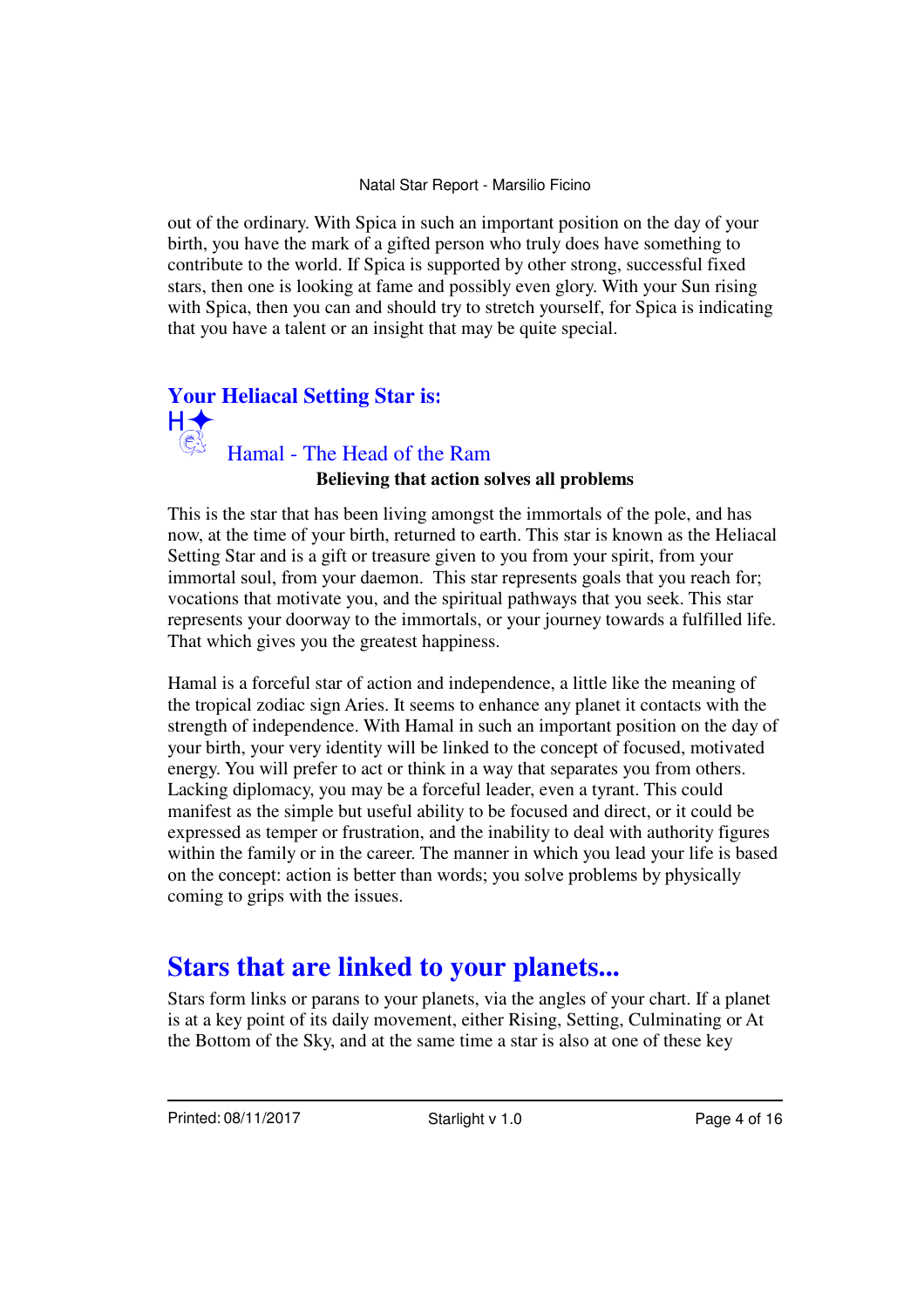points in its daily movement, then the star is in paran to that planet. The angle that the star occupies also tells us the period of your life when the mythology of the star will be expressed. If the star is rising then it affects your youth, if culminating then the prime of your life, if setting the latter years, and if lower the star is a foundation, or summary statement concerning your life.

Only the visible planets are used in this report, as the outer planets are generational and do not have meaning at a personal level.

### **Some Stars are at a Phase of Curtailed Passage**

Some of the stars that are in paran to your natal planets are in a stage of their cycle known as Curtailed Passage. These stars were visible in the night sky at sunset, and were still visible in the night sky at sunrise. These stars have therefore lost contact with the earth, as they are not seen to touch the horizon during the course of the night and are thought to be walking with the immortals, and are not open to the prayers of humans. In this situation the stars seem to express themselves in a more fated manner, and you will find it more difficult to deal with, or embrace, the themes of these stars in your life. Therefore, in this report, any star that is of Curtailed Passage should be read with these emphases in mind.

## **Stars of Your Youth**

All of these stars are rising as they form a paran to a planet. Therefore, all of these stars will express themselves in your childhood and young adulthood. Simply put, these stars influence the first third of your life. With these stars shaping your childhood, they will have an impact on your parents, schooling and social skills, and in that manner can have a large impact on your whole life. These stars are:

# **D** $\diamond$ <br>**Deneb Algedi - The Ancient Law Giver, with Jupiter**  $\mathbf{2}_{\text{in}}$  in Youth

### **The reformer or expert who paves the way for others**

With Deneb Algedi in paran with your Jupiter, the law-giving expression of this star is blended with the educational, inspirational and humanitarian concepts of Jupiter. This combination indicates that you have a desire to either educate, or improve the lives of other people. In striving for this you endeavour to lay a pathway for others to follow. This may be a strong influence in your career, or it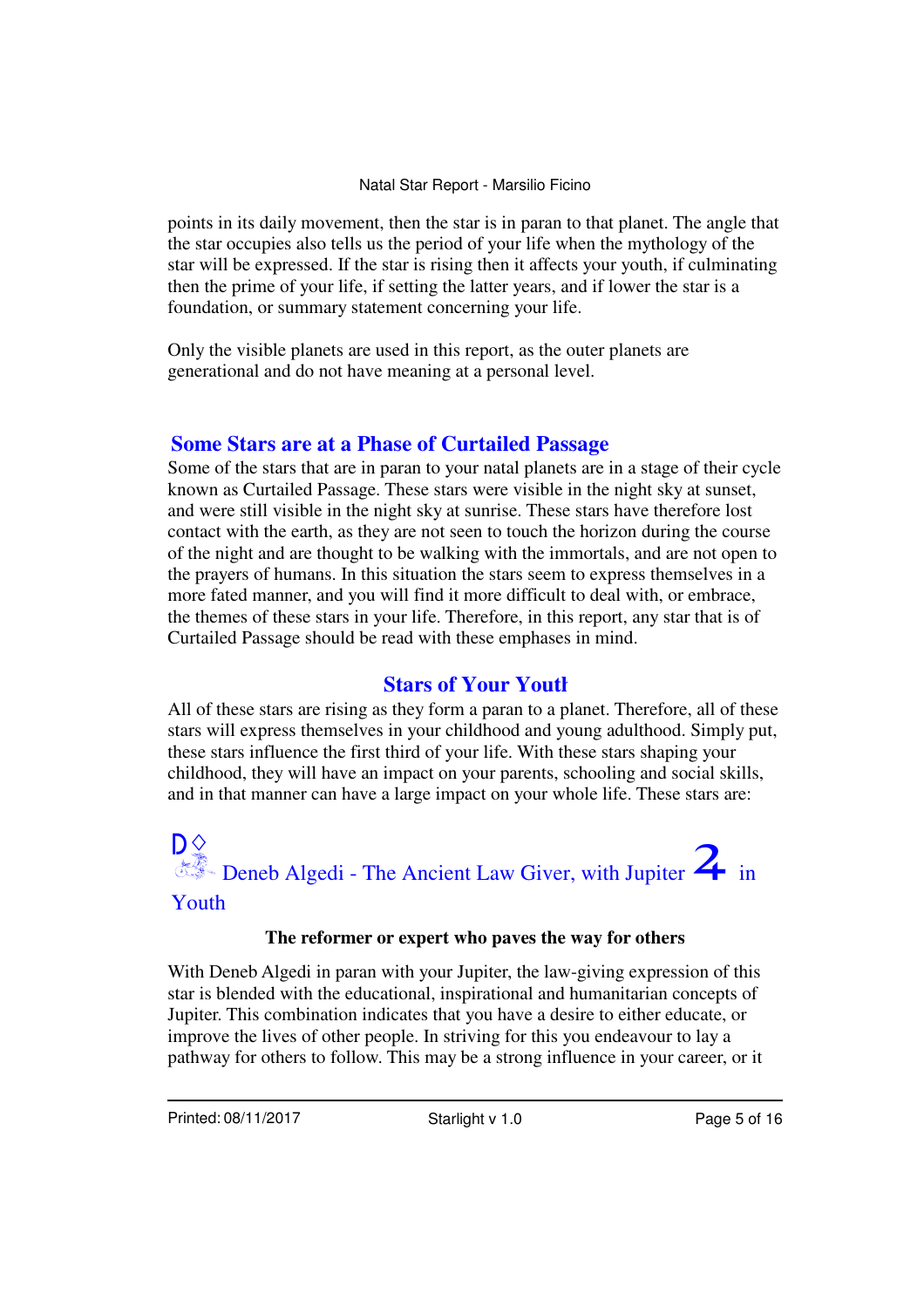may find expression in your hobbies or recreational pastimes. Nevertheless, no matter in what area of your life this paran manifests, it does give you a desire to inspire others and point them to a better way.

# $R_{\text{M}}$ <br> **W**Rigel - The Protection of the Pharaoh, with Venus<sup>?</sup> in

## Youth

#### **Not restrained by social opinions on ethics, relationship, or religious issues**

Rigel in paran to your Venus influences your ideas and attitudes to social customs, art, and relationship conventions. This star is in the foot of Orion, whom the Egyptians saw as the Pharaoh. Their political view was that to be under a Pharaoh's foot was to be under his protection. The Pharaoh was not accountable to anyone, he was the ultimate free-thinking and independent individual. So, in your social and relating habits, you are a free-thinker acting with independence, and at times with little or no regard for social convention. This could mean that you are a trend-setter, establishing fashion, social, or artistic trends. More generally, you are a person who walks your own path in choosing your friends, your social scene, and even the nature of your personal relationships.



#### **A person who embraces new technology, a popular person**

With Spica in paran with your Moon you are a person who loves technology and new ideas. For Spica is the wheat sheaf in the hand of the goddess and is considered a symbol of her gifts to humankind. In present times, the wheat sheaf, is the symbol of knowledge and insights which are respected. The star is not connected with any particular field or profession, but rather shows the potential for brilliance. Spica is a gift of brilliance, an innate talent, skill or ability which is out of the ordinary. Spica in paran with your Moon will add its symbolism to your mother figure, as well as the people that you seek out as friends. However, this is your talent. Use your passion and motivation to tackle problems with new ideas, new solutions, and to keep up with the new technologies being developed in your field.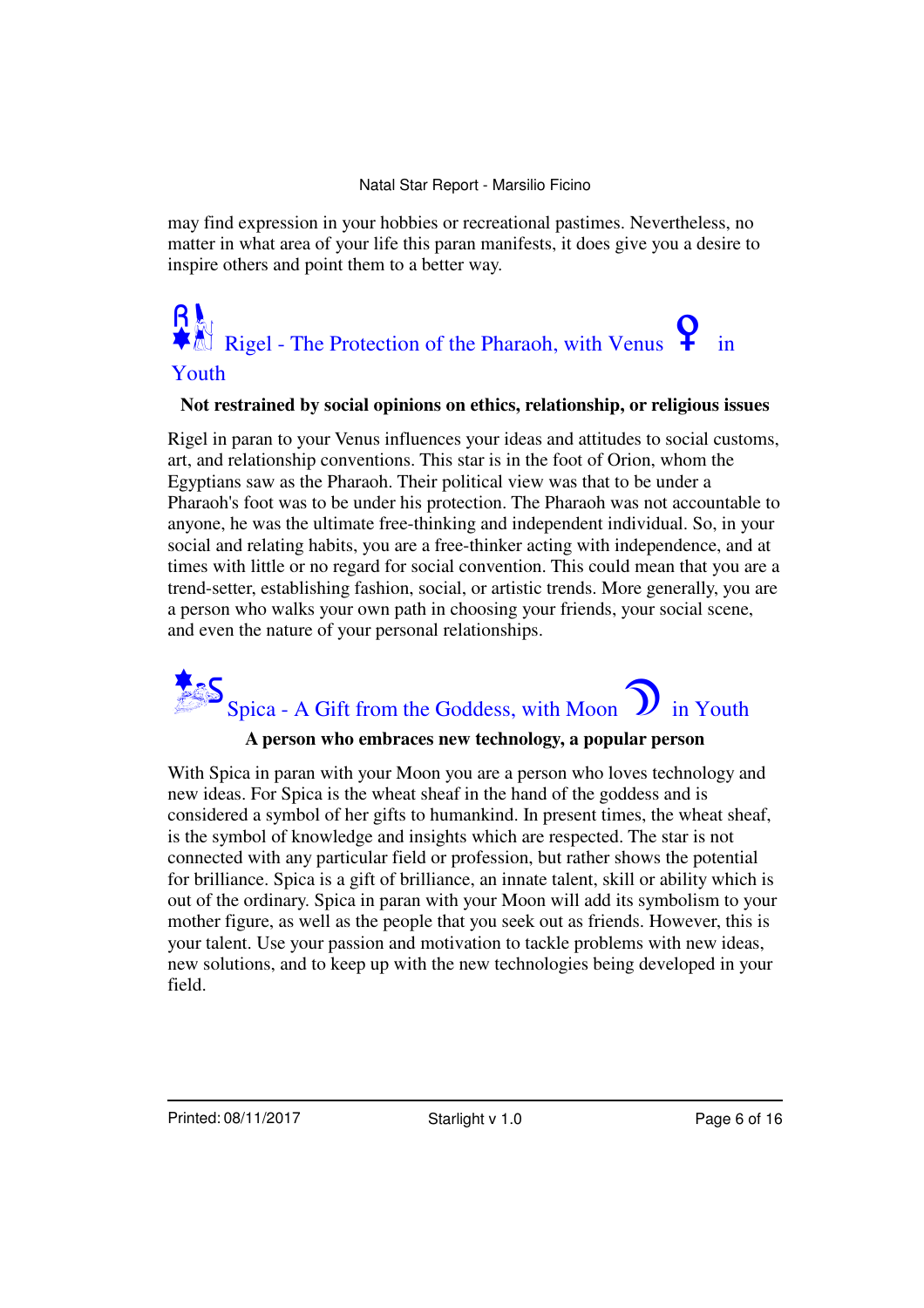

#### **Seeing the magic in life, touching another world**

With Vega in paran with your Sun, you are a charismatic or musical person. For Vega, the alpha star of the Lyre, is a most beautiful and bright star, and through its connection to Orpheus and his lyre, is linked to magic and divine spells. It is full of charisma and talks of one who has been touched by the other world. The Greek myth of Orpheus is about a musician whose music could tame the wildest of animals, and in that sense Vega is the star of music. For music is a spell and music can be spell-binding. Thus Vega gives you creative, mysterious skills which can be used for artistic, spiritual expression, or in a negative way as a tool of deception. It is however, a beautiful, magical star much like Fomalhaut, one of the Royal Stars of Persia, and will bring a touch of charisma to your life. In paran to your Sun, all of this magical energy and charisma can be linked to your father-figure; or you may use it in your adult life by devotion to another world, devotion to music and the arts, or a strong spiritual life.

### **Stars of Your Prime**

All of these stars are culminating as they form a paran to a planet. These stars will be influencing you in your adulthood, or the second third of your life. These stars will therefore have an impact on your career, adult relationships, children and financial prosperity. In addition, some of these stars will be doubly emphasised as they will not only be present and active in the prime of your life but will be shown, later in this report, to be coming from a deeper source, coming from the foundation stones of your being. These stars are discussed here, as it is in this period of your life that you first encounter their impact they will, however, simply grow stronger as your life unfolds. The stars that are active in the prime of your life are:

# $\mathsf{R}\blacklozenge$ <br>S Alphard - The Heart of the Serpent, with Sun<br>S in Prime

#### **A person of strong passions who can become angry, violent or aggressive**

With Alphard in paran with your Sun your sense of identity, personal history, and even your vitality is flavoured with the passion, drama and intensity of Alphard. It is called the Heart of the Serpent. If this star is active in your chart when you were young, then authority figures or the older males in your family will have been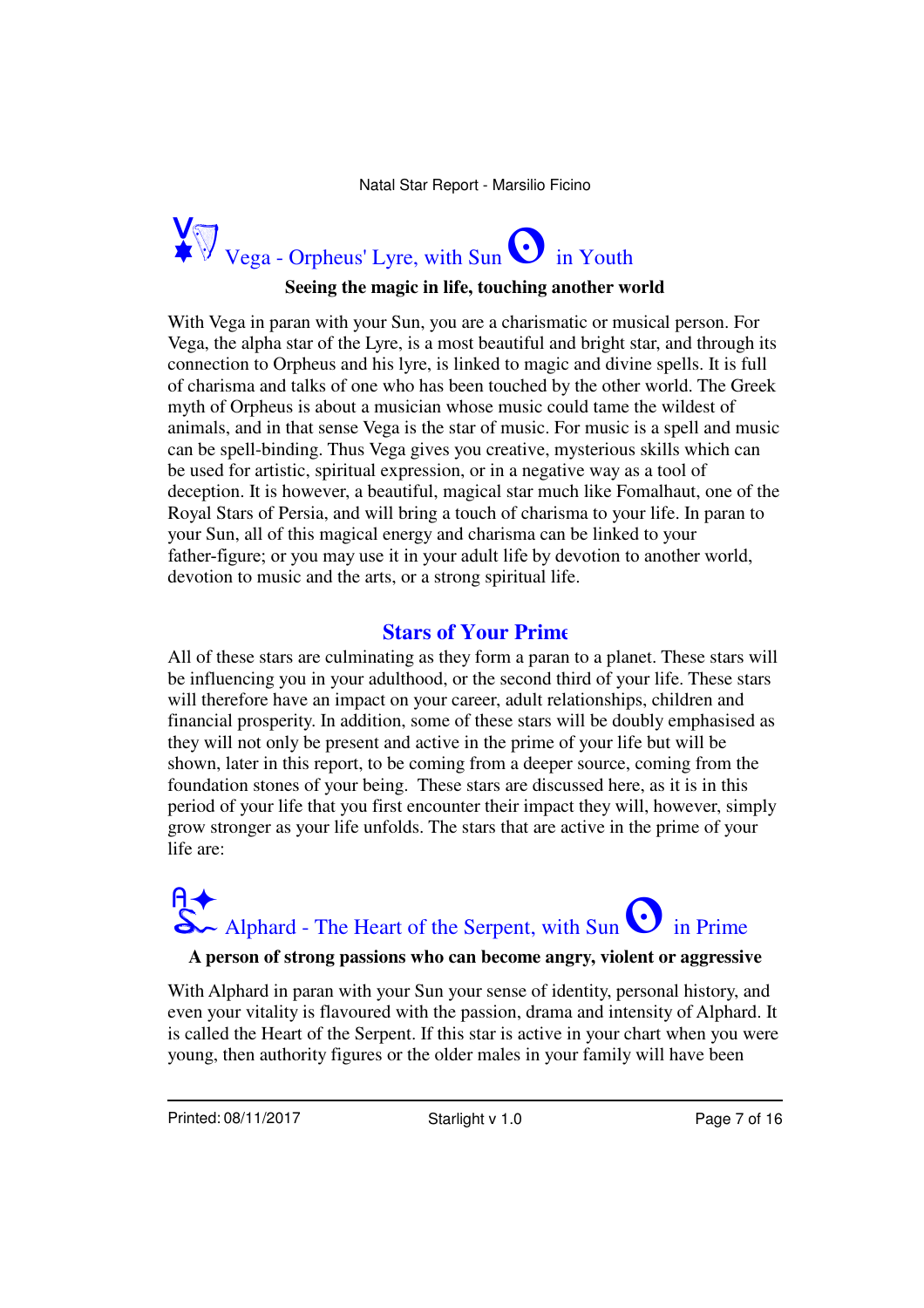experienced as harsh, caustic or subject to great turbulence. If however, this star is active in your adult years then you may find that either you can be harsh with others, or feel angry at injustices, or be subject to mistreatment by authority figures. Passion and intensity is the focus of this star and, linked with your Sun, you will need to embrace its taste for intensity, and direct it into a positive expression. Large issues of human rights or the environment are best for the anger and intensity of Alphard.



#### **A person who fights the system, the long struggle**

This influence of this star comes from your foundations, the roots of the tree of your life, your family history. In this period of your life you start to experience its energy in your social and professional world, but it grows stronger as you grow older until it eventually adds to the overall meaning of your life.

Alphard carries symbolism of the great serpent, and at times it is a difficult star. Here is the Heart of the Serpent, which can easily be manifested in our turbulent world as violent, untamed energy and emotional outbursts. Nevertheless, to think of Alphard in this purely violent way is misleading, for the serpent, and thus its Heart, is only just re-emerging in the human psyche. When submerged in the unconscious, it can be murderous and violent in manifestation. However, its preferred expression is conscious passion. With Alphard in paran with Saturn, there is a strong tendency to clash with the system. Saturn's need for establishment and order clashes with the intense female passion of Alphard, giving a blend that can lead to bitter struggles against the established status-quo. The shadow of this paran is the aggressor that inflicts, or the victim that reveives, violence. Either way it is a position distasteful to the establishment. With this paran in your chart you need to struggle or battle against a large force. Do not expect victory, but in the struggle you will be expressing the strong focused energy of Alphard.

# Alpheratz - The Navel of Pegasus, with Moon  $\sum$  in Prime

#### **Emotionally independent; a self-contained individual or a loner**

Alpheratz is the star of speed and independence and, when in paran to the Moon, it enables you to be emotionally independent. If this paran was active in your youth, then you will see your mother-figure as a person who was more involved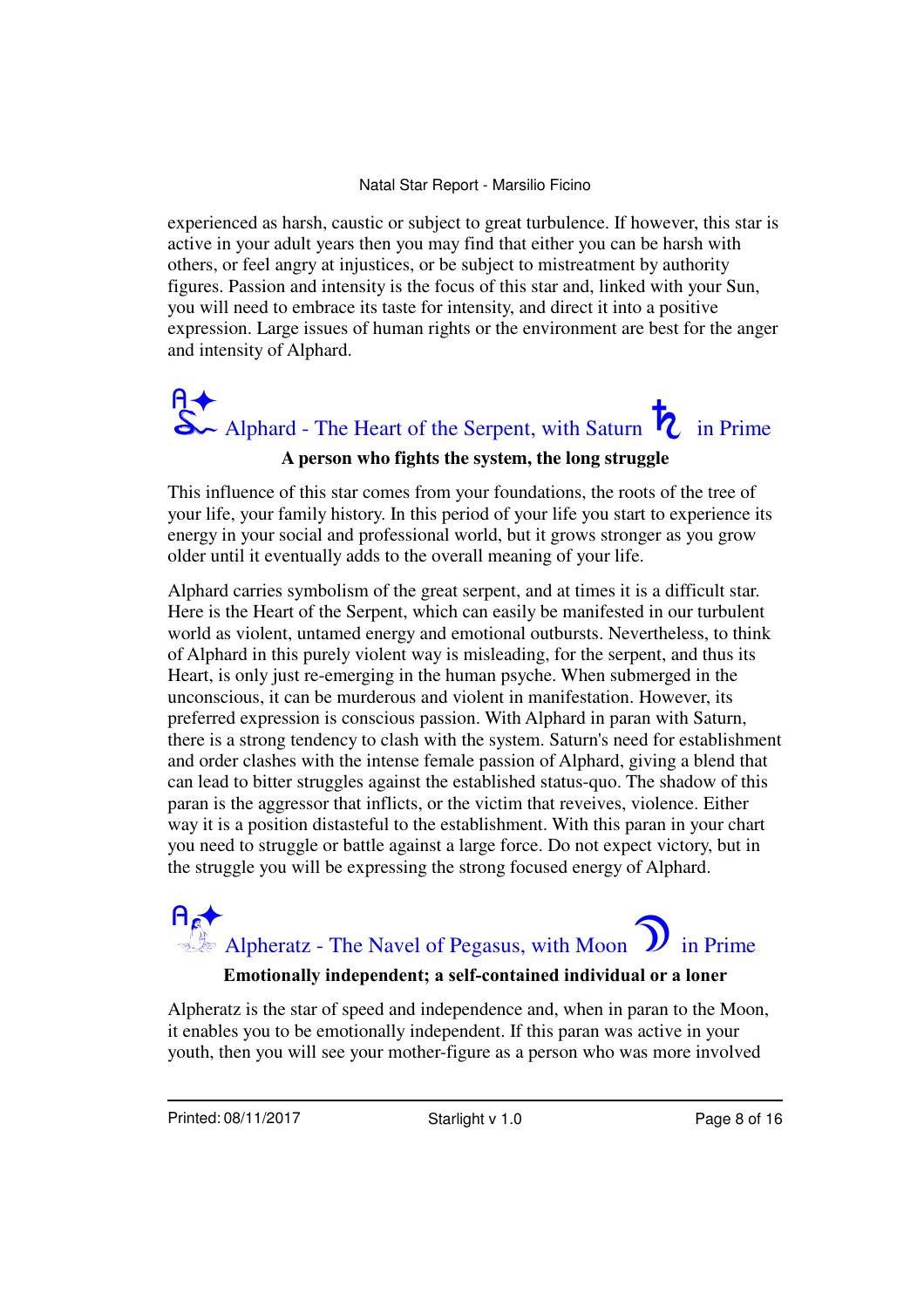with her own world than yours. From her you were encouraged to be independent. If this paran is active in your adulthood, then you are a person who does not need the praise or sympathy of those around you and, because of this, you are capable of taking actions which are contra to your culture, or the beliefs of your family and friends.



#### **A thrill-seeker, a person absorbed with their own needs**

That the time of your birth, and for this latitude, this star is in the phase of Curtailed Passage and is therefore to be read more in the extremes of its meaning, rather than a more balanced expression. Refer to the beginning of this report to refresh yourself with the meaning of such a star phase. Curtailed Passage

Mirach is connected to concepts of the young fertile virgin: receptivity, feminine power, intuition, and the arts. The theme of this star is one of being receptive and fertile and, when in paran with Mars, you are motivated strongly by your own physical and sexual needs. For some this will express itself as a thrill-seeker type of life-style, where exhilaration is the stuff of life. For others these needs will be sexual, and you may well decide to explore the less conventional worlds of heterosexual as well as homosexual experience. What motivates you is receptiveness, being open to influences outside of yourself, and putting yourself in a position where you receive physical input.

### **Stars of Your Latter Years**

All of these stars are setting as they form a paran to a planet. These stars will be influencing you in your later years or the last third of your life. They will be influential in the nature of your reputation, the manner in which you retire, and the autumn of your life, its joys or its sorrows. These stars are:

A<br> $\mathbb{R}^*$  Antares - The Heart of the Scorpion, with Mercury<br>**P** Latter Years

#### **Mental obsession with a subject or a person**

Printed: 08/11/2017 Starlight v 1.0 Page 9 of 16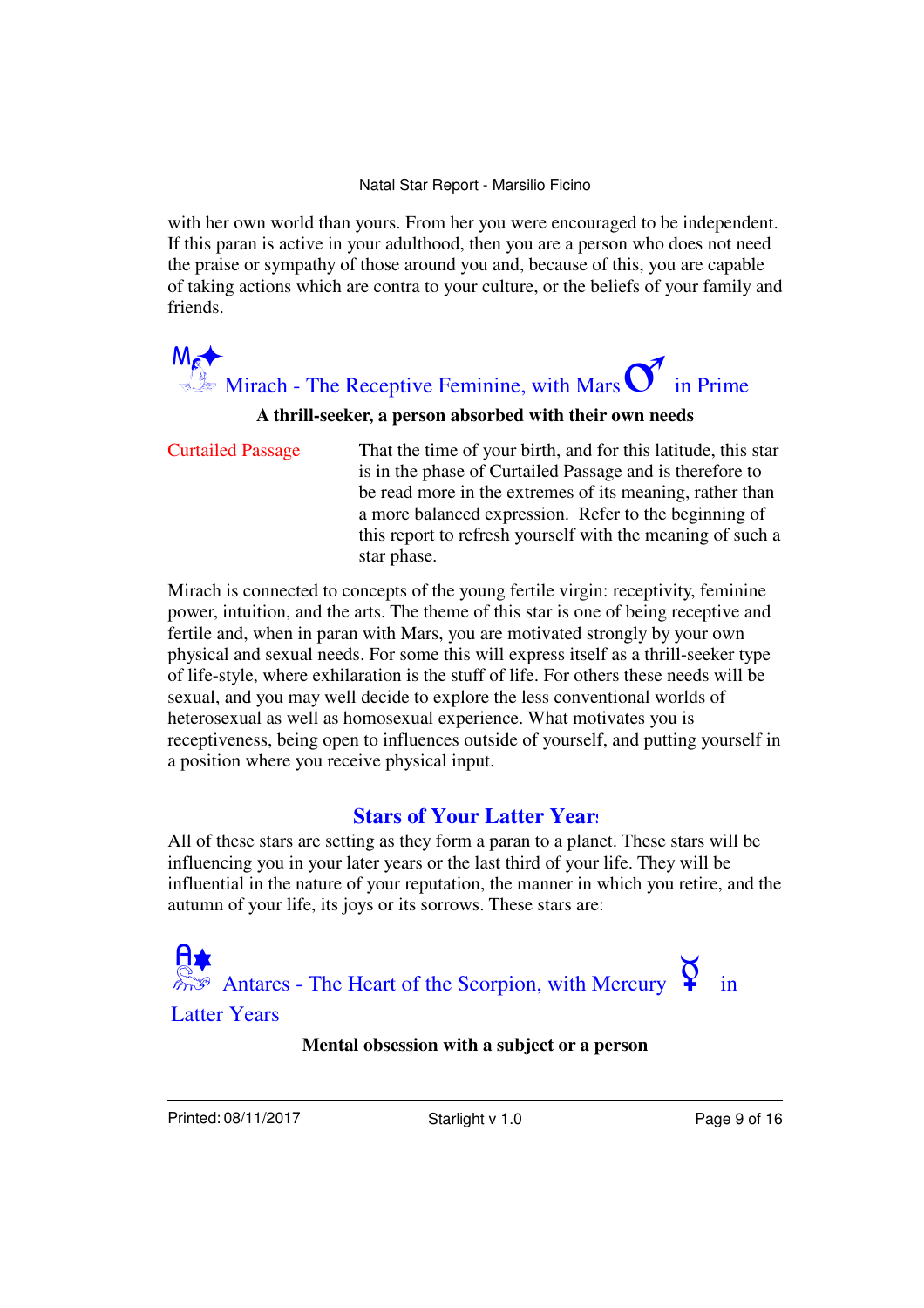This star is the Heart of the Scorpion and is one of the great stars of the sky. It is a Royal Star of Persia and was known as the Watcher of the West. To the Persians this star was the god of the dead, Yima. Being a Royal Star, Antares offers great success, worldly or otherwise. However, it also indicates that you may well cause your own undoing. The natural desire of this star is to generate success by going through a cleansing life-and-death experience. It can cause you to seek this intensity even when it is not required. A powerful star, this will imply that you will go to extremes, intentionally or unintentionally. Success will come, as this is one of the Royal Stars, but only through continually putting your efforts to the test and honing them through the fires of experience. The planet in contact with Antares will indicate how this energy will be expressed in your life. The danger is one of seeking drama simply for the thrill, and if this happens, it can lead to the loss of all that has been gained. When Antares is in paran to your Mercury, you are a mentally focused, thinking person whose decision-making skills can become embroiled with conflicts and difficulties, which in turn can lead to unwise actions. Your mind is a sharply focused, investigating, probing, problem-solving instrument, and the mental concentration that characterises your thinking can lead to brilliant ideas, inventions and insights, but is also vulnerable to becoming shadowed with obsession, worry and paranoia. This subjective and fearful thinking is your nemesis and can be a vortex that, if allowed, will pull you down and eventually consume you. Antares is one of the great royal stars of Persia and so promises success as long as its lessons are learnt. For Antares these lessons are about paranoia and obsession.



#### **To act, fuelled by inspiration or obsession**

This star is the Heart of the Scorpion and is one of the great stars of the sky. It is a Royal Star of Persia and was known as the Watcher of the West. To the Persians this star was the god of the dead, Yima. Being a Royal Star, Antares offers great success, worldly or otherwise. However, it also indicates that you may well cause your own undoing. The natural desire of this star is to generate success by going through a cleansing life-and-death experience. It can cause you to seek this intensity even when it is not required. A powerful star, this will imply that you will go to extremes, intentionally or unintentionally. Success will come, as this is one of the Royal Stars, but only through continually putting your efforts to the test and honing them through the fires of experience. The planet in contact with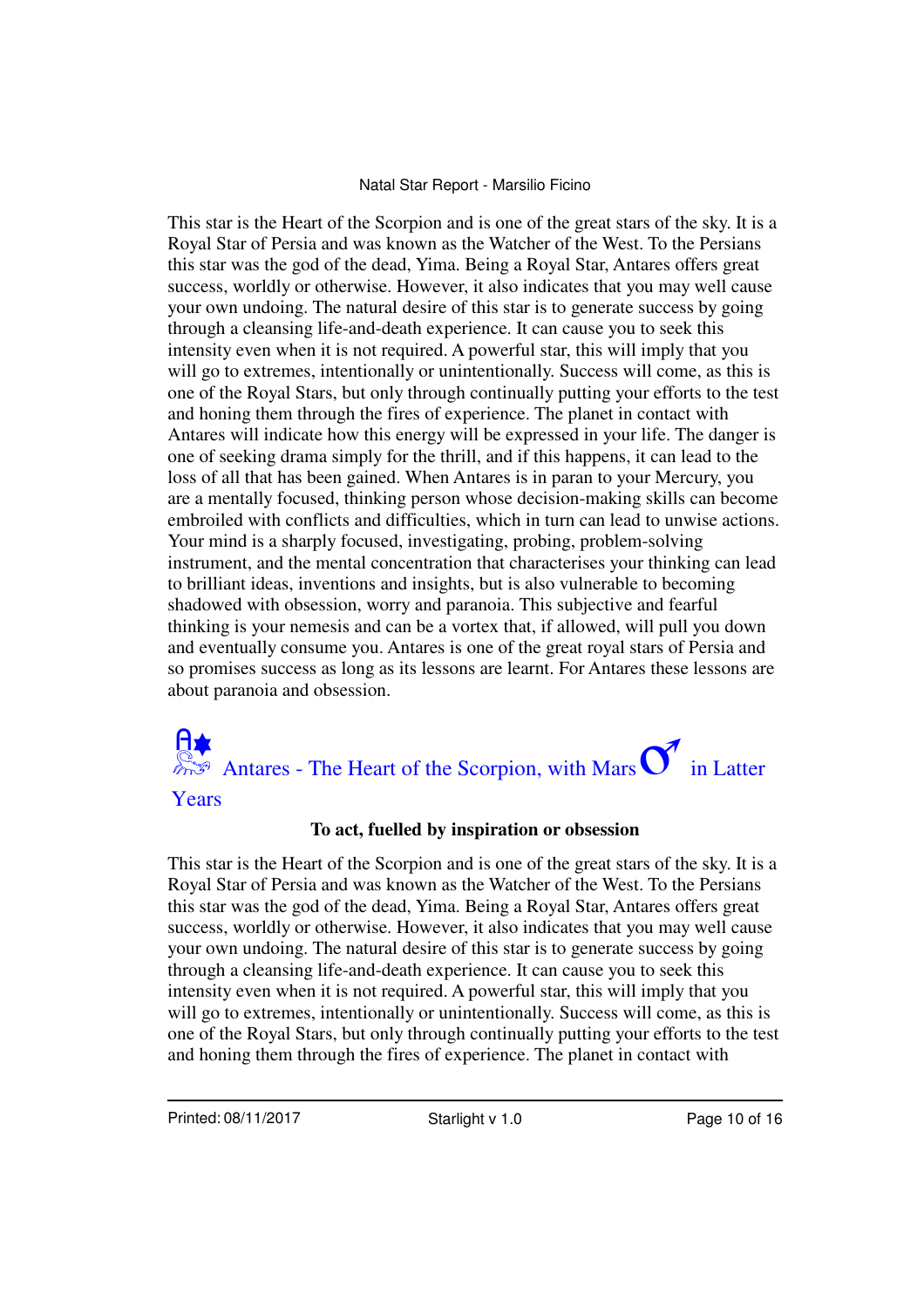Antares will indicate how this energy will be expressed in your life. The danger is one of seeking drama simply for the thrill, and if this happens, it can lead to the loss of all that has been gained. With Antares in paran to your Mars, your actions and what motivates you will be passionate. Focused at times, rash or head strong at others, but always you do everything with all your energy. You will paint the world in a black and white manner. This will make your choices very easy or straightforward for you, and having made your choice, you will put all your energy into the outcome. However, recognise that not everyone has the same view as you, and if you are too tunnel- visioned, you may find that the journey is becoming more important than the outcome. Learn to keep an eye on the big picture.

# $\sum_{n=1}^{\infty}$  Diadem - The Woman's Crown, with Mercury  $\sum_{n=1}^{\infty}$  in Latter

Years

#### **A person to whom ideas are more important than money**

The star takes its name from the word diadem, a symbol of royalty worn on the head or a small crown. Diadem seems to be about feminine strength. This star does not seek glory or personal fame. It belongs to the quiet workers, the people who slave for years helping or working for the benefit of a group but never seeking personal recognition or fame. And at times the sacrifice it asks may seem beyond the person's ability to give. Diadem in paran to your Mercury moves your Mercury away from the world of business and money and leads it into the interests of people, and ideas. Indeed ideas and your dedication to an idea is a far more powerful influence on you then even your own wellbeing. Diadem in this combination indicates that you are willing to sacrifice your material security and creature comforts in order to explore an idea or concept. If active in your adult years then you will not be seeking the career which will return the most financial reward, but will rather pursue a career or lifestyle that you feel is worthy of your mental devotion.

## HA<br>Hamal - The Head of the Ram, with Sun<br> $\bigodot$  in Latter Years **Assertively following one's own path**

Hamal is a forceful star of action and independence. A little like the meaning of the tropical zodiac sign Aries, it seems to enhance any planet it contacts with the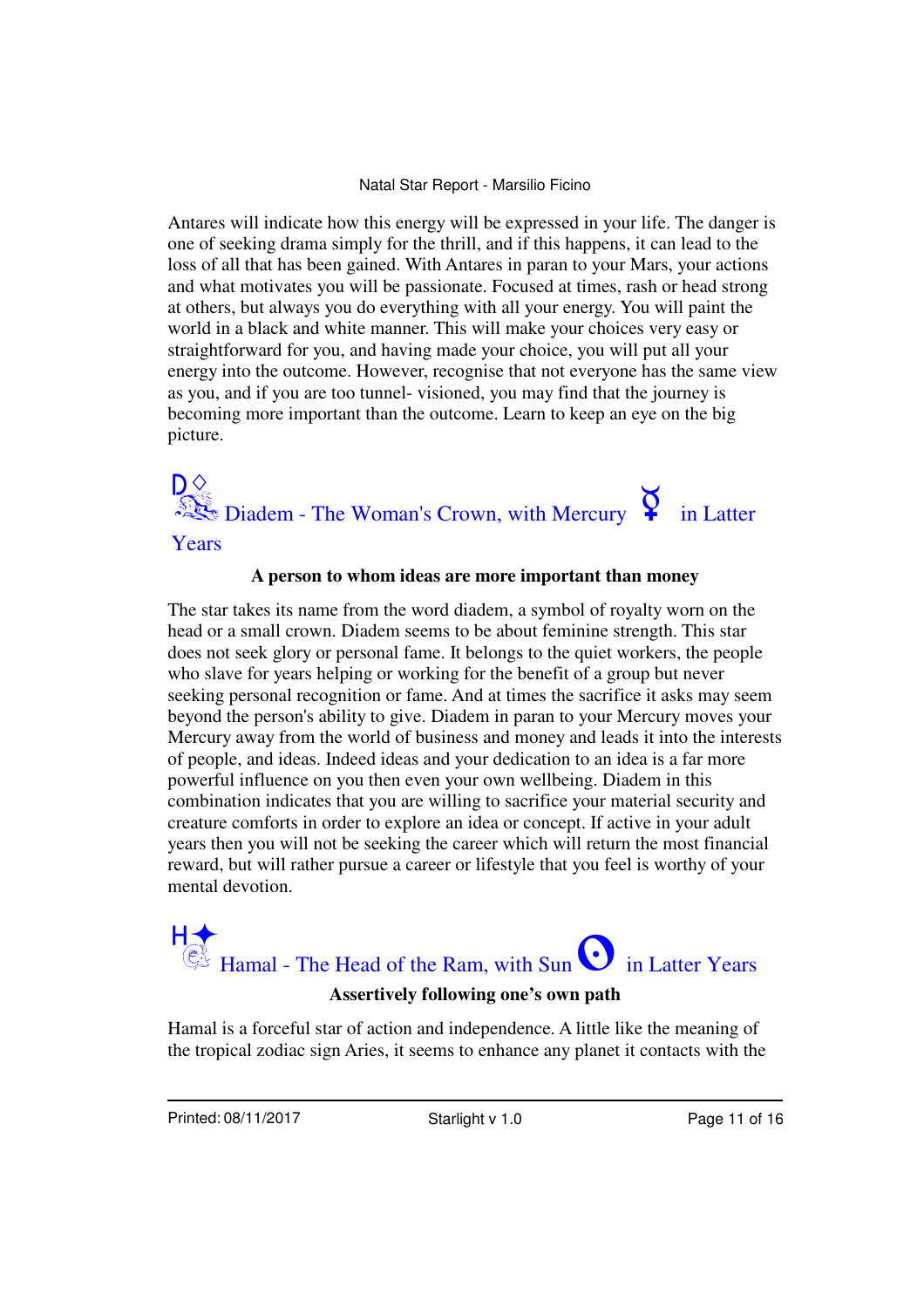strength of independence. With Hamal in paran with your Sun, therefore, you are seen as a person who is direct and even forceful. Having decided on a course of action, be it for a minor issue or for your life plan, you will assertively move in this direction. If Hamal was active in your youth, then your father-figure has been a forceful or strongly focused individual who taught you the value of direct action. If, however, Hamal is active in your adult years, then as you grow older you become more determined, motivated, and inspired to follow your own paths, independently of whether they are fashionable or not. Hamal can give you the energy and focus to work independently of the views of others, yet by choosing this path, you life will contain more than your fair share of conflicts and disagreements.

# $H \leftarrow$ <br>14Hamal - The Head of the Ram, with Saturn  $\overline{R}$  in Latter Years

### **Hard physical or intellectual choices that can cause frustration or anger**

Hamal is a forceful star of action and independence. A little like the meaning of the tropical zodiac sign Aries. It seems to enhance any planet it contacts with the strength of independence. When linked to Saturn, this naturally assertive and free-flowing star is restricted. This restriction can have many effects. You may have suffered at the hands of a strong disciplinarian at some stage of your life. Or you may find that you are becoming harsh in your treatment of others. Saturn wants to build a body of work, so a good expression of this difficult stellar combination is to tackle a hard project. Choose the harder pathway, knowing that while this may cause you frustration, within that very frustration you will find motivation and drive.

## **The Hearthstone of Your Life**

All of these stars are on the Nadir, the bottom of the sky, as they form a paran to a planet. These stars will express themselves, firstly, as the foundation of your life, the roots from which you grow, and secondly, as the summation of your life. These stars can be considered your hearthstone; they are there from the beginning, influencing you from behind the scenes, but only really become visible in your life as you grow old. Some of these stars would have first expressed themselves in the prime of your life and were discussed in that section. These hearthstone stars are: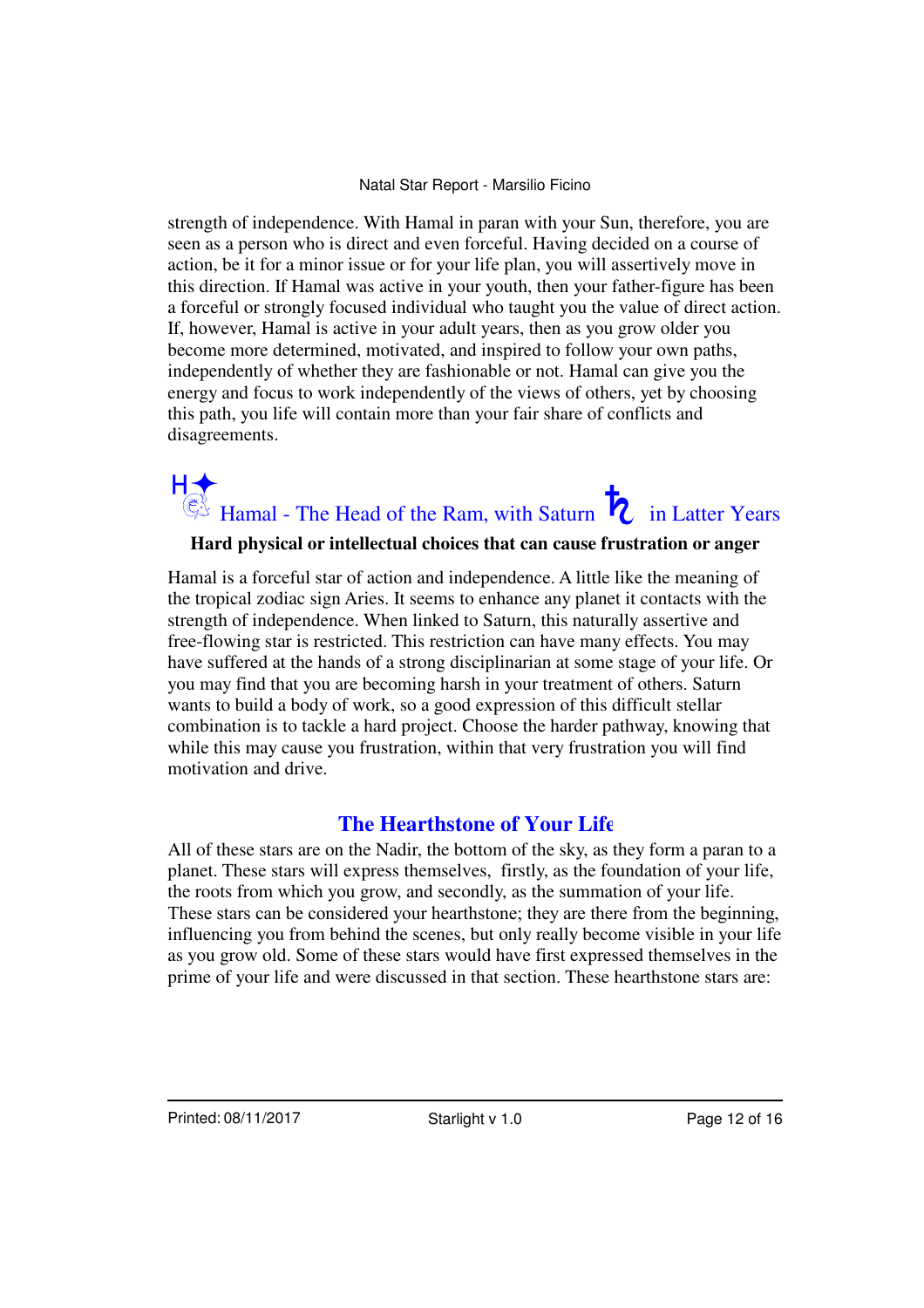# $\sim$  Alphard - The Heart of the Serpent, with Saturn  $\overline{R}$  in Foundation

#### **A person who fights the system, the long struggle**

This star expresses itself in the prime of your life but continues to grow in strength as you age. Eventually it becomes one of the main defining features of your life. For more details on the meaning of this stellar combination, look again at the stars of your prime.



#### **Fortune or luck coming from difficulties**

With Sadalsuud in paran with your Sun, you are a person who can learn from your mistakes, and move on to better and bigger things. Sadalsuud is one of a pair of stars in Aquarius and both meant "lucky" to their Arabian namers. Sadalmelek is the other star and is translated as Lucky One of the King; Sadalsuud is the Luckiest of the Lucky. Sadalsuud is the more intuitive style of luck, the sort that seems to just occur, in contrast to the action of making your own luck, symbolised by Sadalmelek. Linked to your Sun, your father-figure may have been a person who seemed to always land on his feet. But, more importantly, you will show a resilience to life's ups and downs, making what seems to be the best of unfortunate situations.

# $\mathcal{L}$  Sualocin - The dolphin, with Mars  $\mathcal{L}$  in Foundation

#### **One who can motivate others, a person who can sell an idea**

With Sualocin in paran with your Mars you are a person who can motivate others, as you have an natural understanding of how to enthuse other people with ideas. For this star is the alpha star of the Dolphin and represents a kind of intelligent playfulness, but at the same time a certain mastery, or at least confidence of mastery, of one's environment. However, this does not seem to be a strong star, so it tends to act as a supporting statement for other such indications in your chart. Curiosity or mastery in one's environment, which you can use in a positive way, or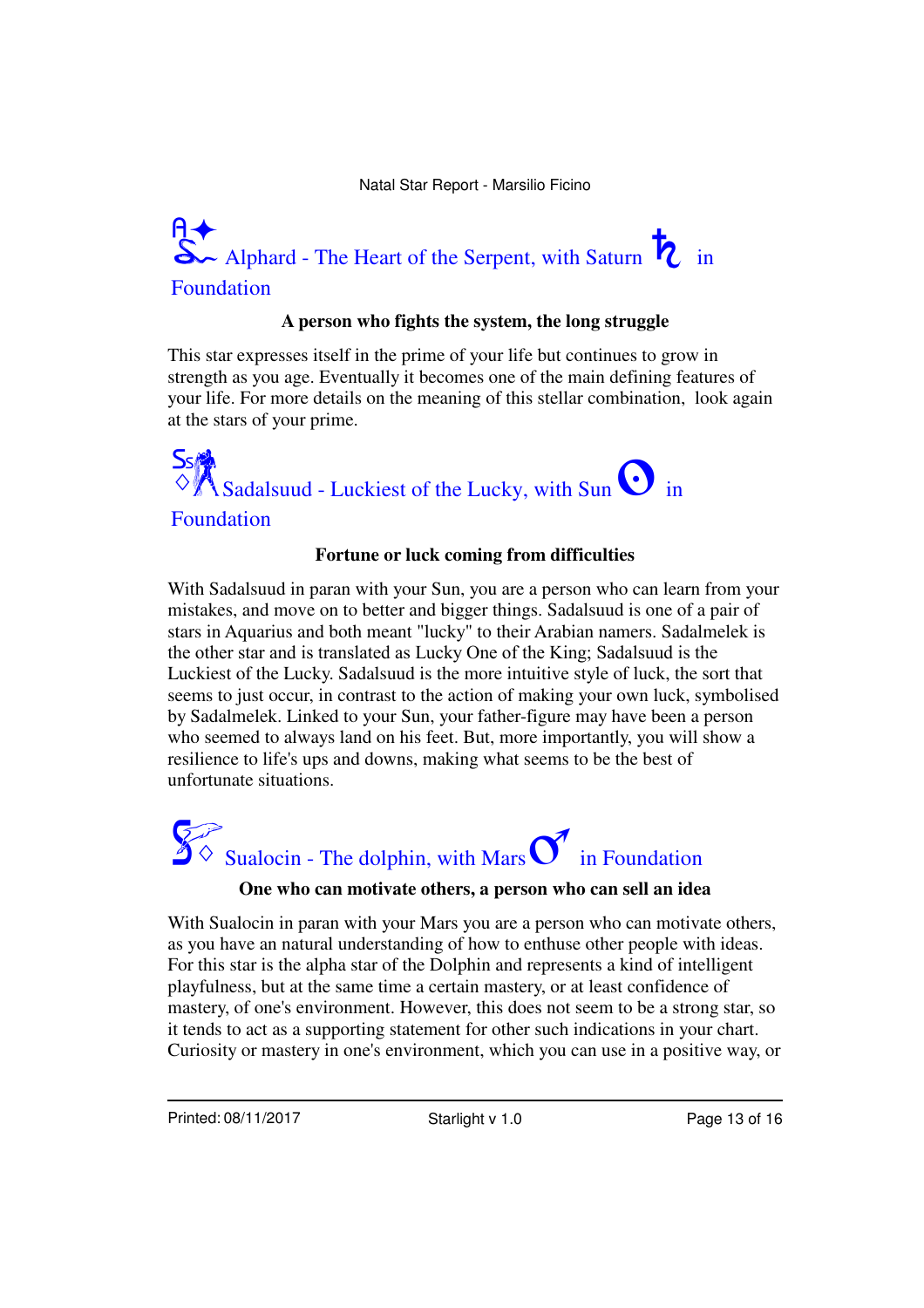from its more shadowy side as the "trickster". In paran with your Mars all this talent or trickster-energy becomes available to you when you are active and motivated, working towards a goal. These skills will emerge in sport, or in professions which require an understanding of what motivates others. The motivation of others to follow your dreams, or support your projects, is one of your greatest natural assess.

#### *\*\*\*\*\**

#### *Copyright © 2002. Barnswood Ltd & Bernadette Brady. All rights reserved.*

*This report was written by Bernadette Brady. She is co-principal of Astro Logos, one of Australia's largest astrological schools dedicated to the education and qualification of practising astrologers and a Faculty Member of the Astrological Guild of Educators, International.*

*Her books are: Predictive Astrology, - The Eagle and the Lark: a Textbook of Predictive Astrology (Weisers USA, 1992 & 1998) - which has been translated into Portuguese, Russian and Dutch as well Brady's Book of Fixed Stars (Weisers, USA 1998) translated into Russian. In 1992 Bernadette was awarded the FAA's Inaugural Southern Cross Award for excellency in the spoken and written word. In 1996 she was awarded the FAA's Southern Cross award for Research for her original work on Saros Cycles, Graphic Rectification and Fixed Stars. In 1998 along with Darrelyn Gunzburg she was awarded the FAA Southern Cross award for Education. She also co authored the astrological software package JigSaw with Esoteric Technologies and this software package, Starlight, with Barnswood Ltd. In 1999 she was the receipt of the inaugural Spica Award from the UK for her book Predictive Astrology, the Eagle and the Lark. She has published many articles in Australia and extensively overseas in the UK, Ireland, USA, Canada and NZ and most years lecturers at conferences in Europe, and the USA. Her web site is:www.BernadetteBrady.com*

#### **This report was generated by Starlight, available from Zyntara Publications Ltd at www.zyntara.com**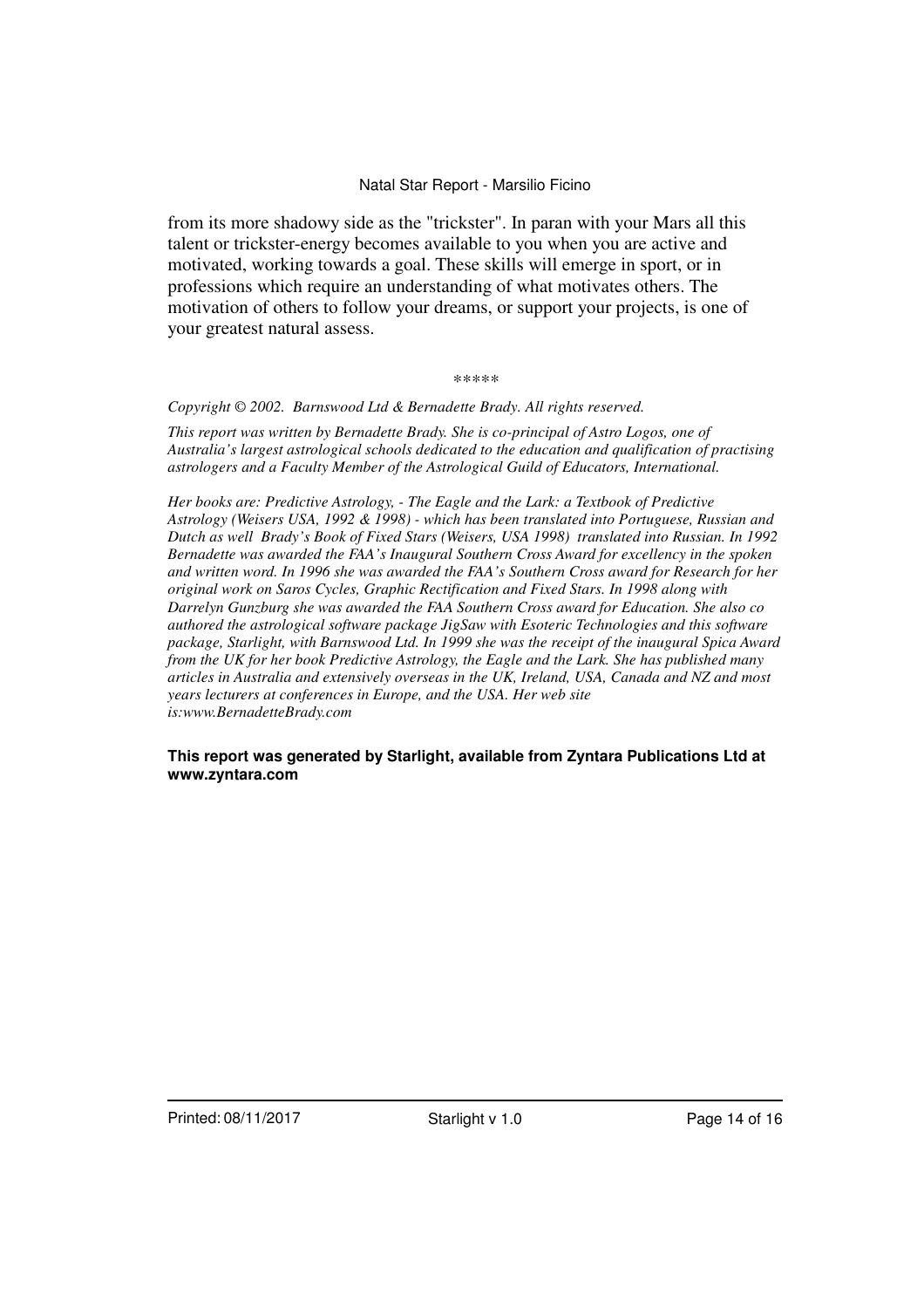# **Star Legend**

Each star has a pictogram that will help you remember the nature of the star as well as give you some simple information. There are three components to each star pictogram; the star magnitude symbol, the constellation image and the letter of the alphabet giving the star's common proper name.

The star symbol will tell you the brightness of the star.

 $\bullet$  = A star whose magnitude is less then 2.0. This is a bright or very bright star clearly visible even within a large city.

 $\blacktriangleright$  = A star whose magnitude is between 2.0 and 2.9. This is a small star, clearly visible even within a city unless there is a great deal of light polution, but better seen away form the city lights.

 $\diamondsuit$  = A star whose magnitude greater then 3.0 This is a faint star that would possibly not be seen if you live in a city, but would be visible on a clear night in the country. The human eye can see stars up to a magnitude of 6.0 provided the viewing conditions are good.

 $\forall$  = A star whose magnitude is variable, sometimes bright at other times not bright.

 $\bullet$   $\bullet$   $\bullet$  This is a nebula, not actually a star but an interstellar cloud of dust and gas.

The constellation image will tell you the constellation to which the star belongs, for example:

 $\mathbb{N}$  This is the pictogram for Regulus the bright star in the constellation Leo. The star symbol shows that it is a bright star and the image of the Lion represents Leo. All stars in Leo will have the same lion image.